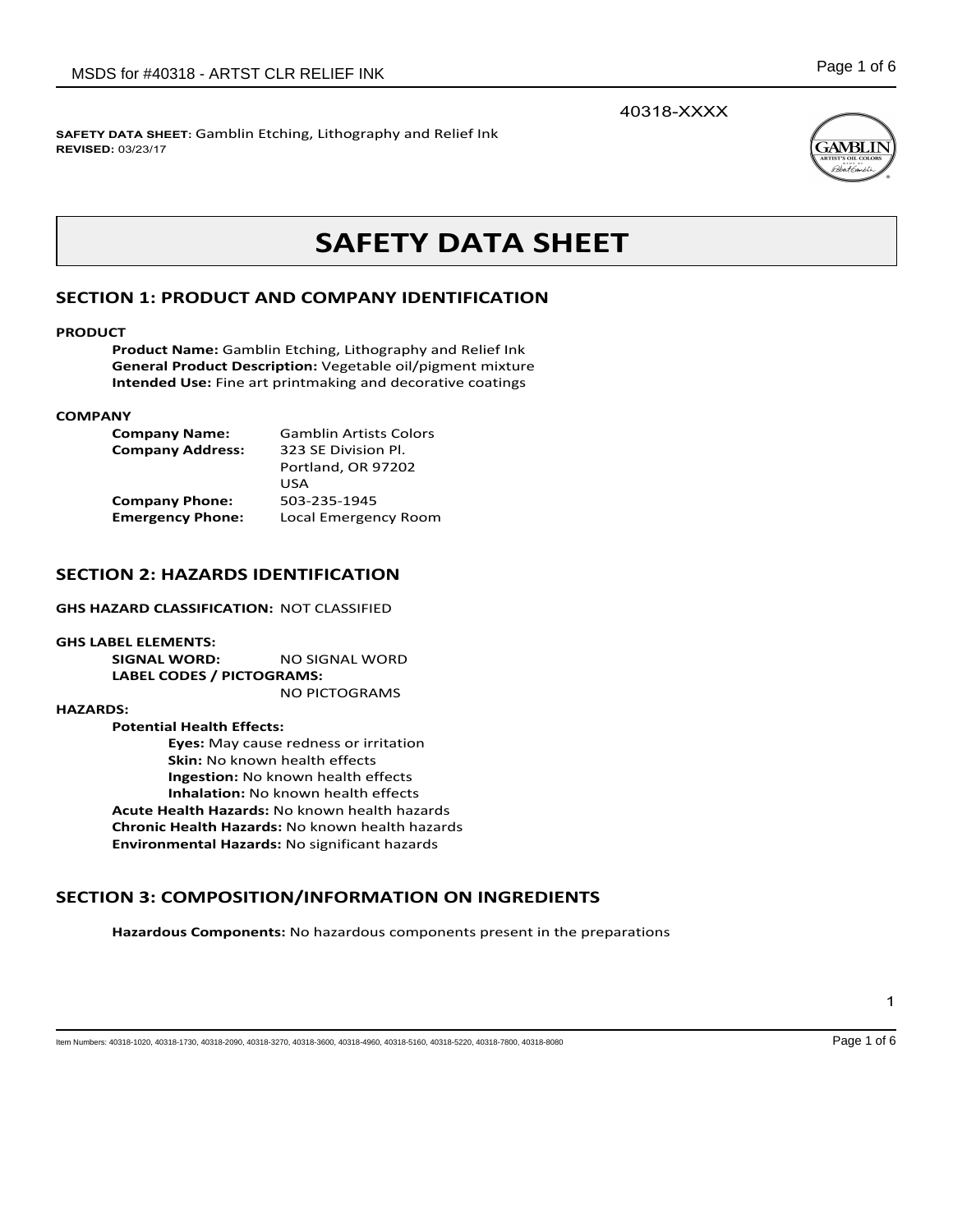# **SECTION 4: FIRST AID MEASURES**

**Eyes:** Wash with clean water for at least 15 minutes. If irritation persists, get medical attention. **Skin:** Wash skin thoroughly with soap and water. **Inhalation:** N/A **Ingestion:** Rinse mouth. Seek medical attention.

## **NOTES TO PHYSICIANS OR FIRST AID PROVIDERS: No additional information available.**

## **SECTION 5: FIRE FIGHTING MEASURES**

**FIRE FIGHTING**

**Extinguishing Media:** Foam, fire-extinguishing powder, carbon dioxide, gaseous extinguishing agents **Unsuitable Extinguishing Media:** Water spray

**Special Hazards arising from the substance or mixture:** Formation of toxic gases is possible during heating or in case of fire.

**Special Fire Fighting Procedures:** Firefighters should use standard protective equipment and in enclosed spaces, self-contained breathing apparatus (SCBA).

**Additional Information:** Cool endangered containers with water fog.

## **SECTION 6: ACCIDENTAL RELEASE MEASURES**

### **Personal Precautions:**

Wear personal protective equipment.

**Environmental Precautions:**

Prevent contamination of soil, drains, and surface waters

**Methods for clean up:**

Soak up spill with absorbent materials Dispose of the collected materials according to regulations

## **SECTION 7: HANDLING AND STORAGE**

## **Precautions for Safe Handling:**

Read and observe all precautions on the product label Wash hands after use Immerse contaminated rags in water

**Cautions for Safe Storage:**

Store away from high temperatures, sparks, or open flame

## **SECTION 8: EXPOSURE CONTROLS/PERSONAL PROTECTION**

## **PERSONAL PROTECTION:**

**Respiratory Protection:** No particular respiratory protection requirements **Ventilation:** No particular ventilation requirements **Protective Gloves:** No particular hand protection requirements

Item Numbers: 40318-1020, 40318-1730, 40318-2090, 40318-3270, 40318-3600, 40318-4960, 40318-5160, 40318-5220, 40318-7800, 40318-8080 Page 2 of 6

2

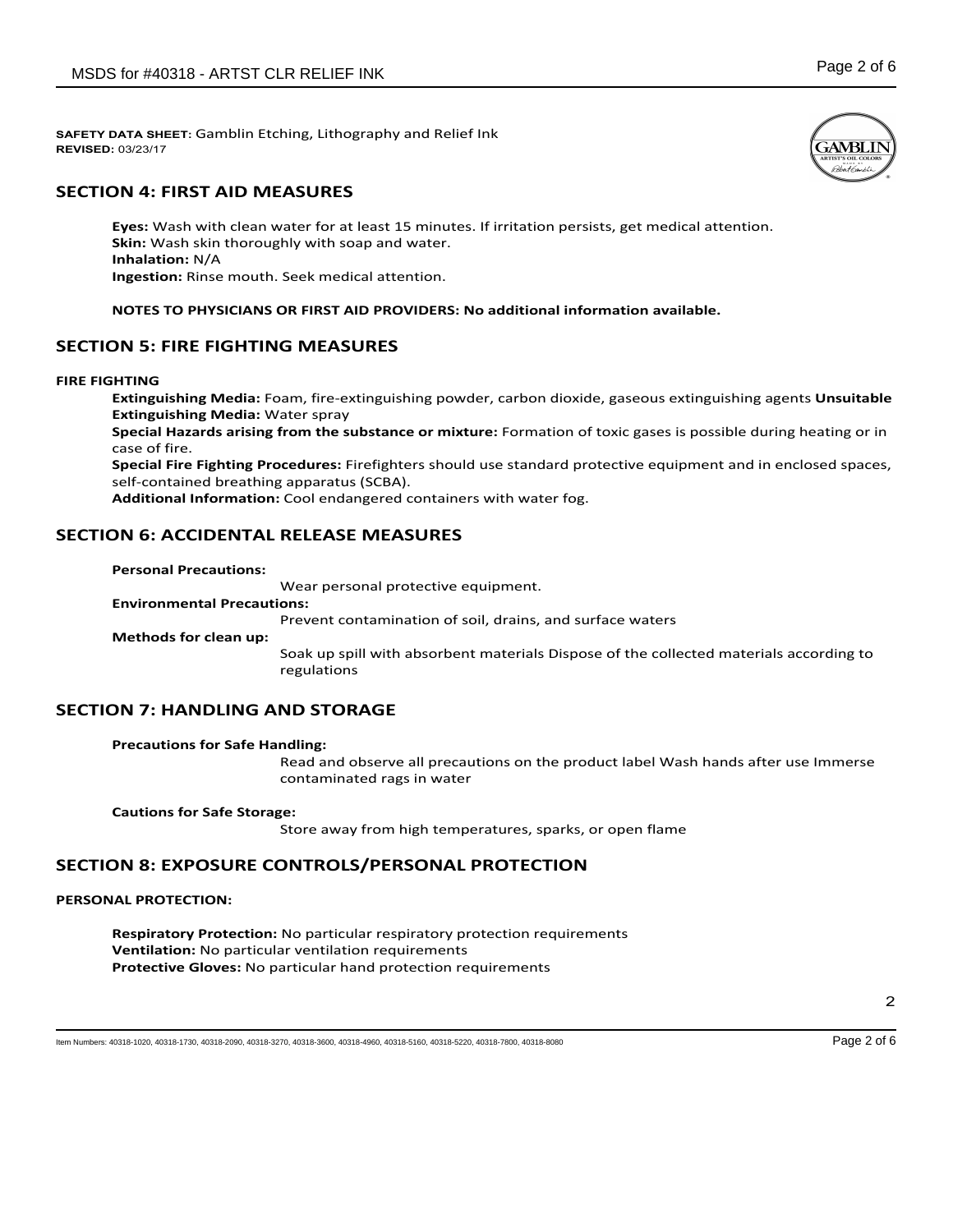

**Eye Protection:** Safety glasses if eye contact is likely; eyewash fountain should be accessible

## **ENGINEERING CONTROLS**

**Ventilation:** No particular ventilation requirements **Hygiene:** Always observe good personal hygiene measures, such as washing after handling the material and before eating, drinking and/or smoking **Exposure Guidelines:** N/A **Other:** No additional protective controls

# **SECTION 9: PHYSICAL AND CHEMICAL PROPERTIES**

### **GENERAL INFORMATION**

**Physical State:** Paste **Color:** Various **Odor:** Vegetable oil Odor **Threshold:** N/D

## **IMPORTANT HEALTH, SAFETY, AND ENVIRONMENTAL INFORMATION**

**Boiling Point:** N/D **Melting Point:** N/A **Freezing Point:** N/A **Vapor Pressure:** N/D **Vapor Density:** N/D **Specific Gravity:** N/D **Evaporation Rate:** N/A **Solubility in Water:** Insoluble **Solids by Weight:** 50-60% **Volatile:** N/A **Molecular Weight:** N/A **Viscosity:** N/D **Flash Point:** >500°F (260°C)

## **SECTION 10: STABILITY AND REACTIVITY**

**Stability:** Material is stable under normal conditions **Conditions to Avoid:** Avoid heat, sparks, open flames and other ignition sources **Materials to Avoid:** No additional information **Hazardous Decomposition or Bi-Products:** Carbon monoxide and carbon dioxide **Possibility of Hazardous Reactions:** Product is chemically stable and generally compatible with other substances

## **SECTION 11: TOXICOLOGICAL INFORMATION**

## **INFORMATION ON TOXICOLOGICAL EFFECTS**

**Inhalation:** N/A **Ingestion:** May cause discomfort if swallowed **Skin:** Mildly irritating to skin with prolonged exposure **Eye:** Irritating to eyes

Item Numbers: 40318-1020, 40318-1730, 40318-2090, 40318-3270, 40318-3600, 40318-4960, 40318-5160, 40318-5220, 40318-7800, 40318-8080 Page 3 of 6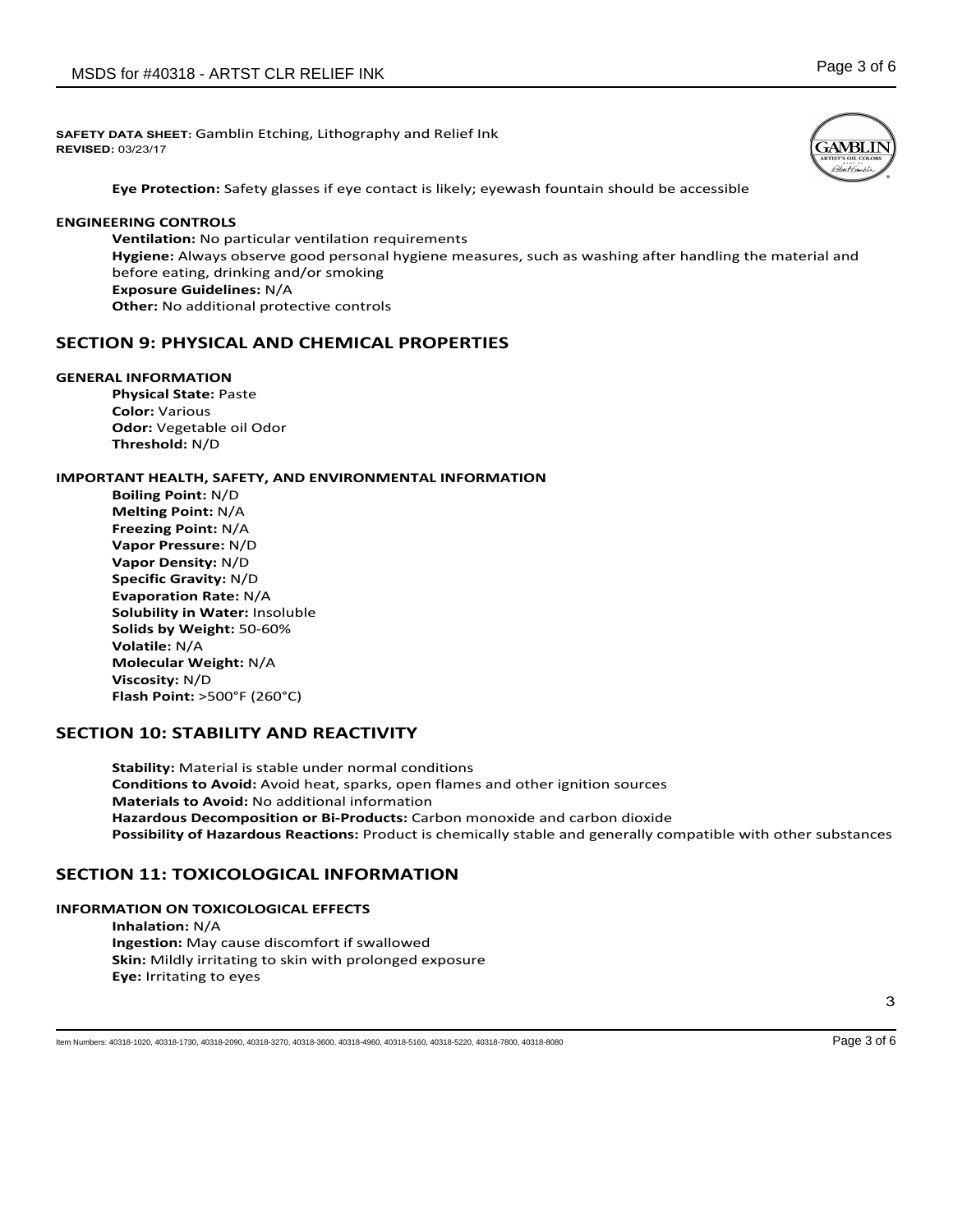

| <b>HAZARD CLASS</b>                                  | <b>CONCLUSION/REMARKS</b>                          |
|------------------------------------------------------|----------------------------------------------------|
| <b>Inhalation</b>                                    |                                                    |
| <b>Acute toxicity</b>                                |                                                    |
| Ingestion                                            |                                                    |
| <b>Acute Toxicity</b>                                | May cause discomfort if swallowed                  |
| <b>Skin</b>                                          |                                                    |
| <b>Acute Toxicity</b>                                | Slight irritant effect on skin and mucous membrane |
| Eye                                                  |                                                    |
| <b>Serious Eye Damage/Irritation</b>                 | Slight irritant effect on eyes                     |
| Sensitization                                        |                                                    |
| Eye, Skin, Aspiration, Reproductive, Carcinogenicity | No sensitizing effects known                       |
| <b>Specific Target Organ Toxicity (STOT)</b>         |                                                    |
| <b>Single Exposure</b>                               | Not classified (No Data Available)                 |
| <b>Repeated Exposure</b>                             | Not classified (No Data Available)                 |

# **SECTION 12: ECOLOGICAL INFORMATION**

**Mobility:** No information available **Aquatic Toxicity:** The material is harmful to the environment

**PERSISTENCE AND MOBILITY**

**Biodegradation:** Moderately/partly biodegradable **Bioaccumulative potential:** Does not accumulate in organisms

# **SECTION 13: DISPOSAL CONSIDERATIONS**

**NOTE: Disposal recommendations based on material as supplied. Disposal must be in accordance with current applicable laws and regulations, and material characteristics at the time of disposal.**

**Waste Disposal:** Dispose of in accordance with national, state, and local regulations. **Empty Container**: Empty containers should be taken for recycling, recovery, or disposal through suitably qualified or licensed contractor and in accordance with governmental regulations.

Item Numbers: 40318-1020, 40318-1730, 40318-2090, 40318-3270, 40318-3600, 40318-4960, 40318-5160, 40318-5220, 40318-7800, 40318-8080 Page 4 of 6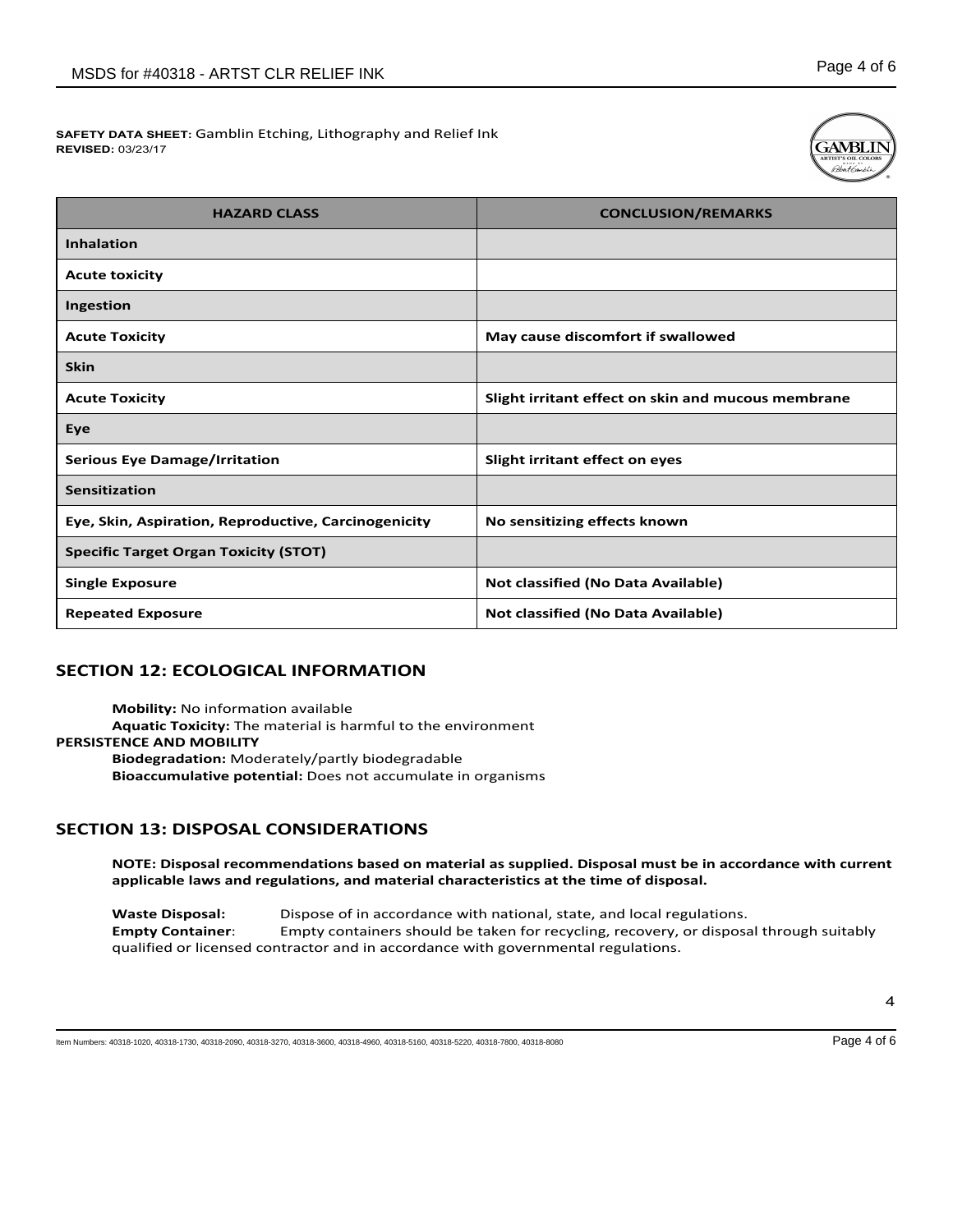# **SECTION 14: TRANSPORT INFORMATION**

**LAND (DOT):** Not regulated

**SEA (IMDG):** Not regulated

**AIR (IATA):** Not regulated

# **SECTION 15: REGULATORY INFORMATION**

**U.S. FEDERAL REGULATIONS TSCA (TOXIC SUBSTANCE CONTROL ACT):** Substance is listed **SARA TITLE III (SUPERFUND AMENDMENTS AND REAUTHORIZATION ACT):** 313 REPORTABLE INGREDIENTS: None **STATE REGULATIONS:** None found **INTERNATIONAL REGULATIONS:** None found

# **SECTION 16: OTHER INFORMATION**

**NFPA Hazard Codes:**

**Health 0 Fire 1 Reactivity 0 Special N/A HMIS Rating: Health 1 Flammability 1 Reactivity 0**

**N/D = Not determined, N/A = Not applicable**

**THIS SAFETY DATA SHEET CONTAINS THE FOLLOWING REVISIONS:** Updates made in accordance with implementation of GHS requirements.

The information and recommendations contained herein are, to the best of Gamblin's knowledge and belief, accurate and reliable, but it is not warranted to be. You can contact Gamblin to ensure that this document is the most current available. The information and recommendations are offered for the user's consideration and examination. It is the user's responsibility to satisfy itself that the product is suitable for the intended use and it is the user's responsibility **to carefully read the product label and follow instructions for safe use of the product.**